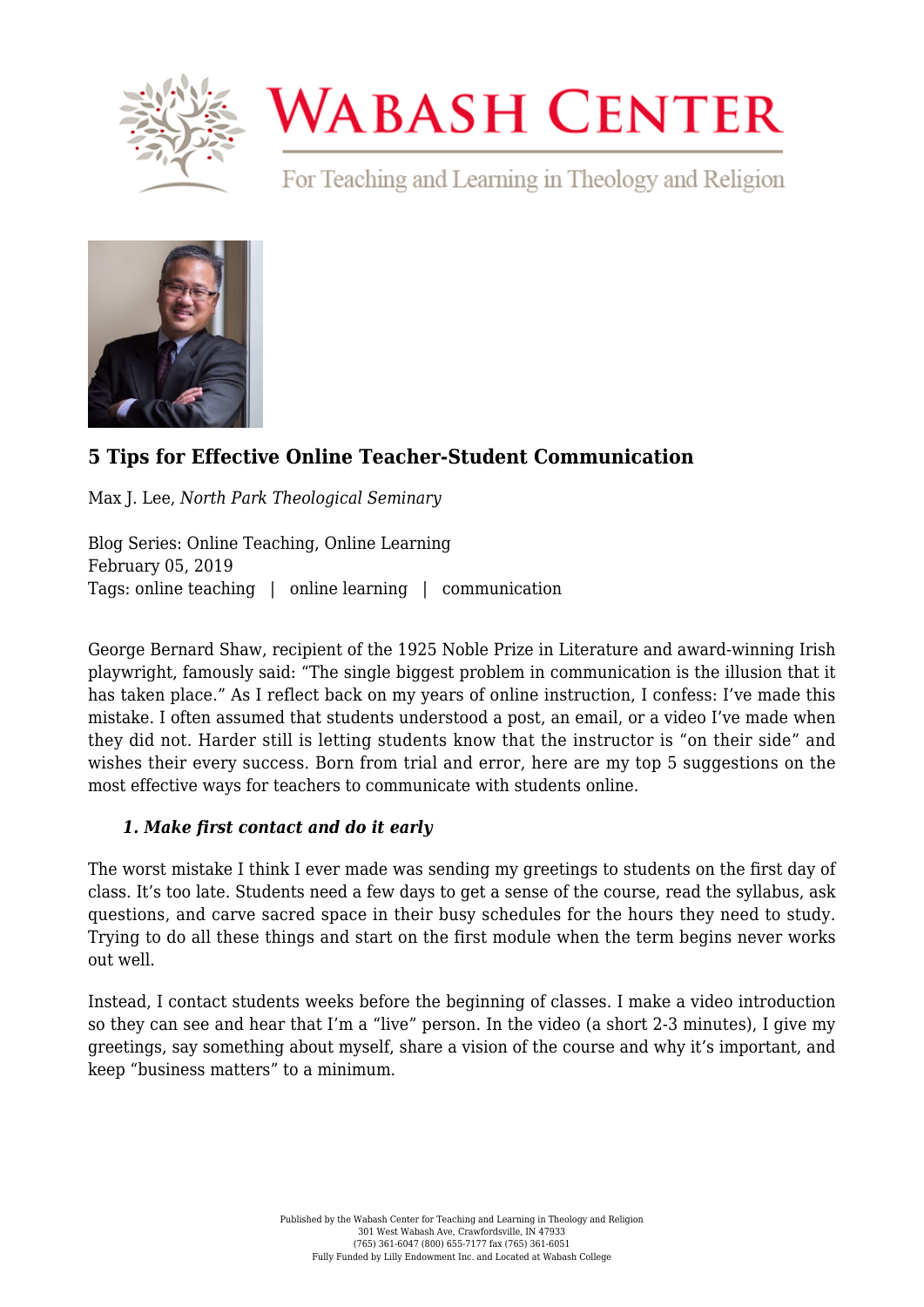Strategically, I set up a pre-class orientation module for the students to work through *prior to* the start of class. There they see the assignments at a glance and get a walk-through of the course shell. When the term officially begins, they are ready to jump into the first module.

#### *2. Have office hours every week and make them consistent*

In an age when using [Zoom](https://zoom.us/), [Big Blue Button](https://bigbluebutton.org/), [Skype](https://www.skype.com/en/), or other video conferencing tools is not only convenient but free, I recommend setting up regular office hours when a student can count on a specific day and time each week that you are online to "meet."

I send out a [Doodle](https://doodle.com/) poll early so students can indicate their free hours in a given week. I try to pick two 1-hour time slots when most students can join. Then every week, I'm online in Zoom or Big Blue Button waiting for students to drop into the video conferencing session. While I wait, I can grade, write emails, and get tasks done. But as soon a person enters the session, I drop everything and we talk. Someone almost always shows up.

Office hours assure the student that the instructor is available and present. It lets students know you want to help. It also gives me a pulse of how students are doing. Are they drowning in, or sailing through, each module? Meeting them through office hours is a quick reality check

#### *3. Receive advice and implement suggestions when you can*

At times, students have great suggestions. It may be the case that the suggestion cannot be implemented right away, but if it can be done, I try to do it. It could be as simple as extending a deadline on a particularly tough assignment or providing samples of good bibliographies. Whatever the suggestion, implementing it gives a needed sense of ownership to my students

## *4. If you make a mistake, don't be afraid to admit it and offer a fair resolution*

I remember one time when I was not informed that more than half my class would be taking a week off in the semester to attend a conference sponsored by my seminary's denomination. There was no way these students could attend the conference and complete the next module. I saw no way forward but to contact each student and apologize for not incorporating the conference in the class schedule. I talked with academic services and with their help adjusted the course to accommodate the conference week. I dropped one major assessment. It was messy but the students were graciously cooperative. Whew!

#### *5. Keep it positive*

Students get discouraged easily. If they are feeling the course is too hard, we work out a plan to move forward, whether it's extra tutoring or adjusting study habits. The most important thing is to keep it positive. Hope inspires perseverance. Perseverance is what we all need to succeed.